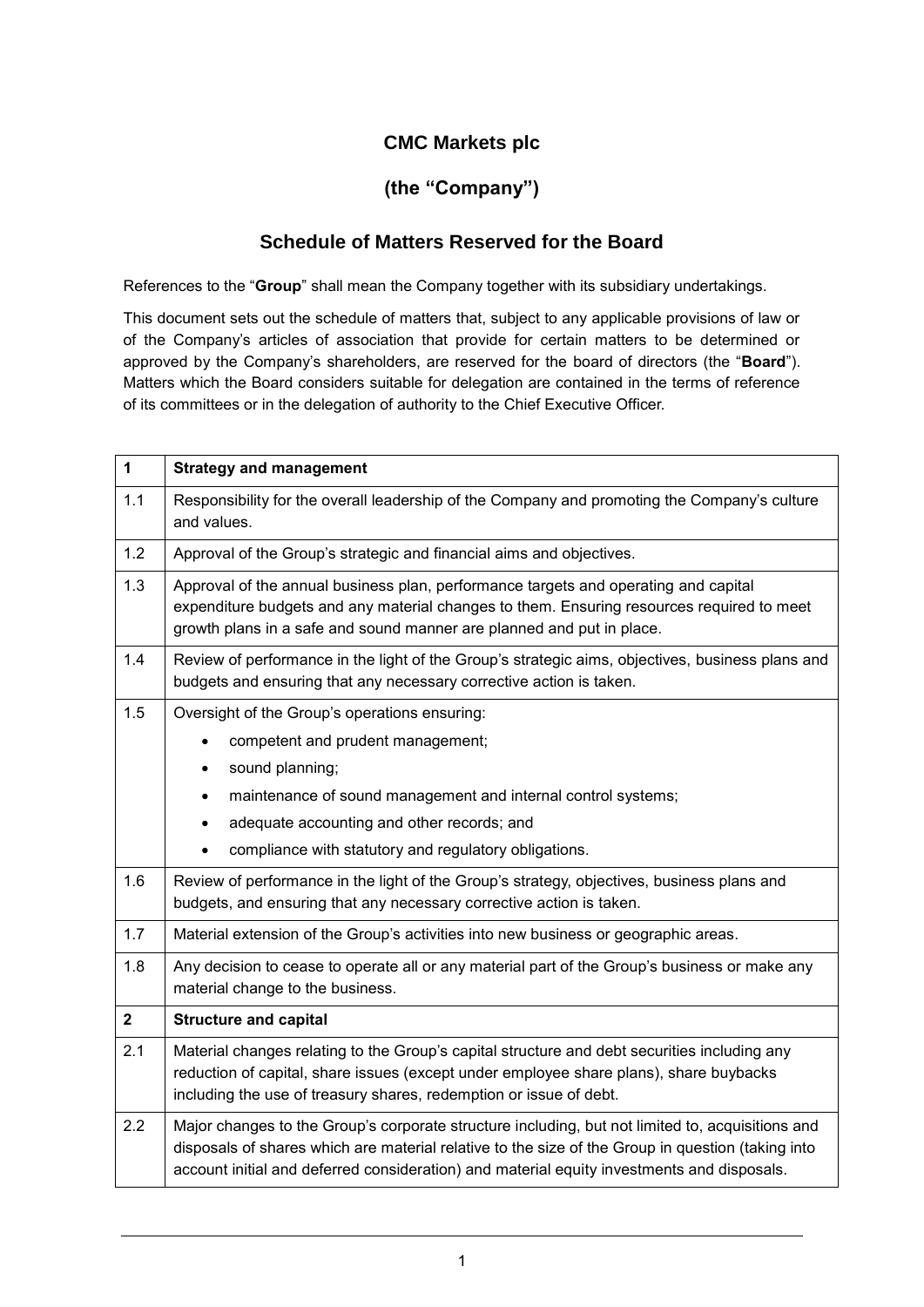| 2.3 | Any injection of capital into a subsidiary whether by way of loan or subscription for shares. |
|-----|-----------------------------------------------------------------------------------------------|
| 2.4 | Any changes to the Company's listing or its status as a PLC.                                  |
| 2.5 | Changes to the Group's management and control structure.                                      |

| $\mathbf{3}$   | <b>Financial reporting and controls</b>                                                                                                                                                        |
|----------------|------------------------------------------------------------------------------------------------------------------------------------------------------------------------------------------------|
| 3.1            | Approval of the half-yearly report, any quarterly reports and any preliminary announcements of<br>the final results.                                                                           |
| 3.2            | Approval of the annual report and accounts, including the corporate governance statement and<br>directors' remuneration report.                                                                |
| 3.3            | Approval of the Company's dividend policy.                                                                                                                                                     |
| 3.4            | Declaration of the interim dividend, any special dividends and recommendation of the final<br>dividend and approval of any share dividend alternative.                                         |
| 3.5            | Approval of any significant changes in accounting policies or practices.                                                                                                                       |
| 3.6            | Approval of treasury policies including foreign currency exposure and the use of financial<br>derivatives.                                                                                     |
| 3.7            | Approval of material unbudgeted capital or operating expenditures (outside pre-determined<br>tolerances).                                                                                      |
| 3.8            | Approval of Client Money policy and oversight of Client Money reporting.                                                                                                                       |
| 4              | <b>Internal Controls and Risk Management</b>                                                                                                                                                   |
| 4.1            | Establishing and ensuring maintenance of a sound system of internal control and risk<br>management including:                                                                                  |
|                | approving the Group's risk appetite statements, key risk limits and risk management<br>framework;                                                                                              |
|                | receiving reports on, and reviewing the effectiveness of, the Group's risk and control<br>processes to support strategy and objectives and compliance with applicable laws and<br>regulations; |
|                | approving procedures for the detection of fraud and the prevention of bribery;                                                                                                                 |
|                | undertaking an annual assessment of these processes; and                                                                                                                                       |
|                | approving an appropriate statement for inclusion in the annual report.                                                                                                                         |
| 4.2            | Commencement or settlement of material litigation or an alternative dispute resolution<br>mechanism above £ 250,000.                                                                           |
| 4.3            | Settlement of material regulatory proceedings above £ 50,000.                                                                                                                                  |
| 5 <sup>5</sup> | <b>Contracts</b>                                                                                                                                                                               |
| 5.1            | Approval of capital projects or any materially strategic contracts, entered into the Company or<br>any member of the Group.                                                                    |
| 5.2            | Contracts entered into by any member of the Group not in the ordinary course of business,<br>which have a value exceeding £500,000 or are unusual, long term or onerous.                       |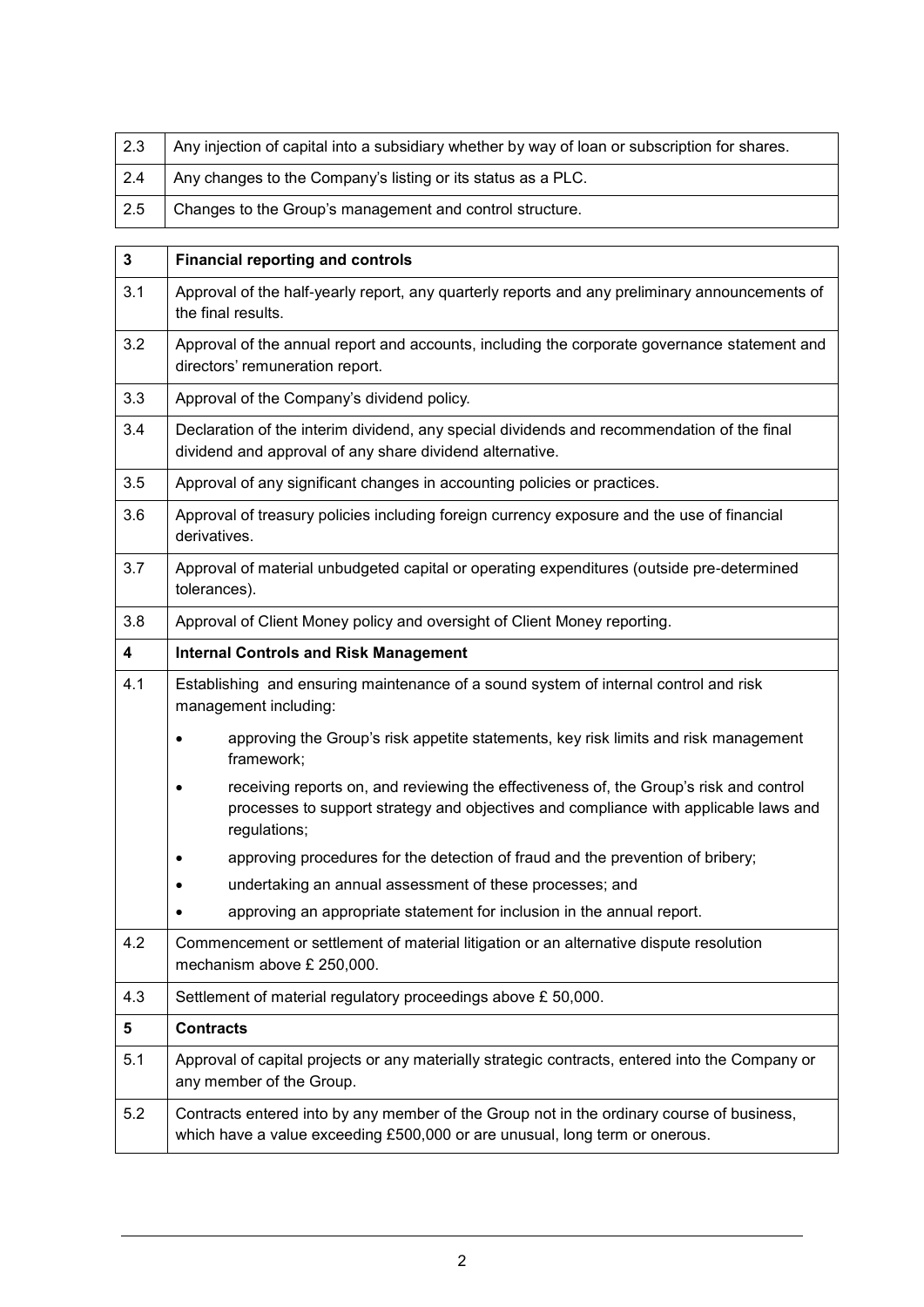| 5.3            | Any joint venture agreement, material outsourcing agreement or proposal to insource material<br>activities.                                                                                                         |
|----------------|---------------------------------------------------------------------------------------------------------------------------------------------------------------------------------------------------------------------|
| 5.4            | Contracts of any member of the Group outside of the ordinary course of business, which<br>expose the Group to unlimited legal liability.                                                                            |
| 5.5            | Major investments including the acquisition or disposal of interests of more than 3 per cent in<br>the voting shares of any company or the making of any takeover offer.                                            |
| 5.6            | The making of recommendation to accept any takeover or merger offer.                                                                                                                                                |
| 5.7            | Any securitisation.                                                                                                                                                                                                 |
| 6              | <b>Communications</b>                                                                                                                                                                                               |
| 6.1            | Ensuring a satisfactory dialogue with shareholders based on the mutual understanding of<br>objectives.                                                                                                              |
| 6.2            | Approval of resolutions and corresponding documentation to be put forward to shareholders at<br>a general meeting.                                                                                                  |
| 6.3            | Approval of all circulars, prospectuses and listing particulars unless the document to be<br>approved has no unusual features and does not require approval by the FCA.                                             |
| 6.4            | Approval of press releases concerning matters decided by the Board.                                                                                                                                                 |
| $\overline{7}$ | Board membership and other appointments                                                                                                                                                                             |
| 7.1            | Changes to the structure, size and composition of the Board, following recommendations from<br>the Nomination Committee.                                                                                            |
| 7.2            | Ensuring adequate succession planning for the Board and senior management so as to<br>maintain an appropriate balance of skills and experience within the Group and on the Board.                                   |
| 7.3            | Appointments to the Board, following recommendations by the Nomination Committee.                                                                                                                                   |
| 7.4            | Selection of the chairman of the Board and the Chief Executive Officer.                                                                                                                                             |
| 7.5            | Appointment of the senior independent director.                                                                                                                                                                     |
| 7.6            | Membership and chairmanship of Board committees following recommendations from the<br>Nomination Committee.                                                                                                         |
| 7.7            | Continuation in office of directors at the end of their term of office, when they are due to be re-<br>elected by shareholders at the AGM and otherwise as appropriate.                                             |
| 7.8            | Continuation in office of any director at any time, including the suspension or termination of<br>service of an executive director as an employee of the Company, subject to the law and their<br>service contract. |
| 7.9            | Appointment or removal of the company secretary.                                                                                                                                                                    |
| 7.10           | Appointment, re-appointment or removal of the external auditor to be put to shareholders for<br>approval at a general meeting, following the recommendation of the Audit Committee.                                 |
| 7.11           | Appointments of the Chairman and members of boards of subsidiaries.                                                                                                                                                 |
| 7.12           | Dismissal or suspension of the Chief Executive Officer or Chief Financial Officer                                                                                                                                   |
| 8              | Remuneration                                                                                                                                                                                                        |
| 8.1            | Determining the remuneration policy for the executive directors and the Chairman.                                                                                                                                   |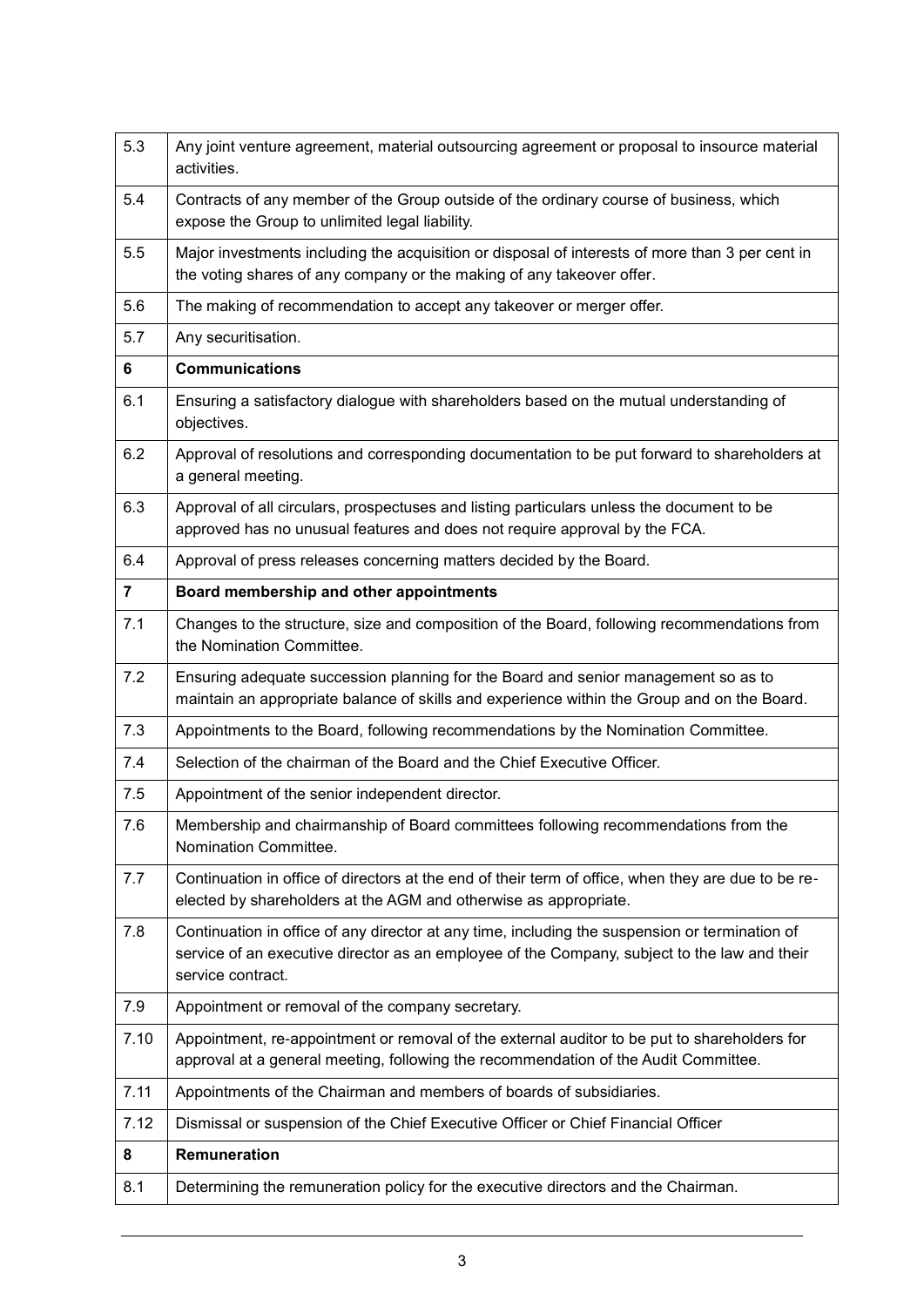| 8.2  | Subject to the consideration by the Chairman and executive directors and their<br>recommendation to the Board, determining the remuneration of the non-executive directors,<br>subject to the articles of association and shareholder approval as appropriate.                                                        |
|------|-----------------------------------------------------------------------------------------------------------------------------------------------------------------------------------------------------------------------------------------------------------------------------------------------------------------------|
| 8.3  | Recommending and monitoring more generally the level and structure of remuneration for<br>senior management.                                                                                                                                                                                                          |
| 8.4  | The introduction of new share incentive plans or major changes to existing plans, to be put to<br>shareholders for approval.                                                                                                                                                                                          |
| 8.5  | Reporting to shareholders each year on the remuneration policy.                                                                                                                                                                                                                                                       |
| 9    | <b>Delegation of authority</b>                                                                                                                                                                                                                                                                                        |
| 9.1  | The division of responsibilities between the chairman and the Chief Executive Officer which<br>should be clearly established, set out in writing and agreed by the Board.                                                                                                                                             |
| 9.2  | Approval of the delegated levels of authority, including the Chief Executive Officer's authority<br>limits (which must be in writing).                                                                                                                                                                                |
| 9.3  | Establishing Board committees and approving their terms of reference, and approving material<br>changes thereto.                                                                                                                                                                                                      |
| 9.4  | Receiving reports from Board committees on their activities.                                                                                                                                                                                                                                                          |
| 10   | <b>Corporate governance matters</b>                                                                                                                                                                                                                                                                                   |
| 10.1 | Approving the procedure for a formal and rigorous annual review of its own performance, that<br>of its committees and individual directors, and the division of responsibilities, undertaking such<br>a review and taking action where required.                                                                      |
| 10.2 | Determining the independence of non-executive directors in the light of their character and<br>judgment and whether there are any relationships or circumstances which affect their<br>judgement. Please refer to the Appendix for the UK Corporate Governance Code's provisions<br>on the criteria for independence. |
| 10.3 | Considering the balance of interests between shareholders, employees, customers and the<br>community.                                                                                                                                                                                                                 |
| 10.4 | Review of the Group's overall corporate governance arrangements.                                                                                                                                                                                                                                                      |
| 10.5 | Receiving reports on the views of the Company's shareholders to ensure that they are<br>communicated to the Board as a whole.                                                                                                                                                                                         |
| 10.6 | Considering and, as appropriate, authorising any actual or potential conflicts of interest in<br>accordance with the Company's articles of association and the Companies Act 2006.                                                                                                                                    |
| 11   | <b>Policies</b>                                                                                                                                                                                                                                                                                                       |
| 11.1 | Approval of key Group policies, including any material amendments thereto from time to time.                                                                                                                                                                                                                          |
| 12   | Other                                                                                                                                                                                                                                                                                                                 |
| 12.1 | The making of charitable and political donations.                                                                                                                                                                                                                                                                     |
| 12.2 | Approval of the appointment of the Group's principal professional advisers.                                                                                                                                                                                                                                           |
| 12.3 | Prosecution, commencement, defence and settlement of litigation or an alternative dispute<br>resolution mechanism involving above $E$ 250,000or being otherwise material to the interests of<br>the Group.                                                                                                            |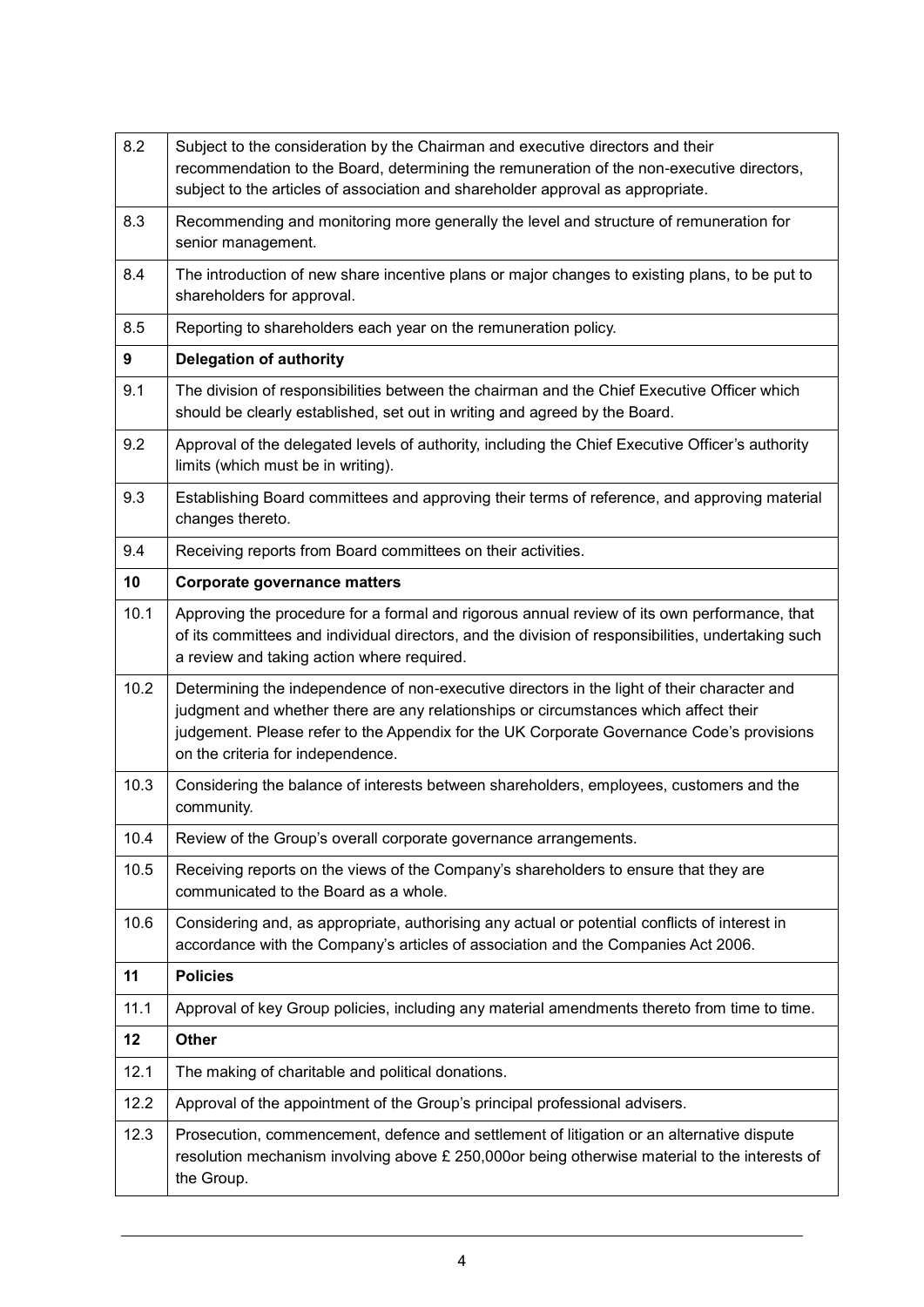| 12.4 | Approval of the overall levels and other key terms of insurance for the Group including<br>directors' & officers' liability insurance and indemnification of directors.                                                                   |
|------|-------------------------------------------------------------------------------------------------------------------------------------------------------------------------------------------------------------------------------------------|
| 12.5 | Major changes to the rules of any of the Group's pension schemes, or changes of trustees or,<br>when this is subject to the approval of the Company, changes in the fund management<br>arrangements.                                      |
| 12.6 | Approval of any and all matters required to be recommended to or agreed with the Board in<br>accordance with the terms of reference of the Board's committees and/or the Company's<br>system of delegated authorities.                    |
| 12.7 | Any other matters not listed above which because of their strategic, risk, financial, key person,<br>regulatory or reputational implications or consequences should be addressed by the Board as<br>a matter of material business impact. |
| 12.8 | This schedule of matters reserved for Board decisions.                                                                                                                                                                                    |

Matters which the Board considers suitable for delegation are contained in the terms of reference of its committees.

In addition, the Board will receive reports and recommendations from time to time on any matter which it considers significant to the Group.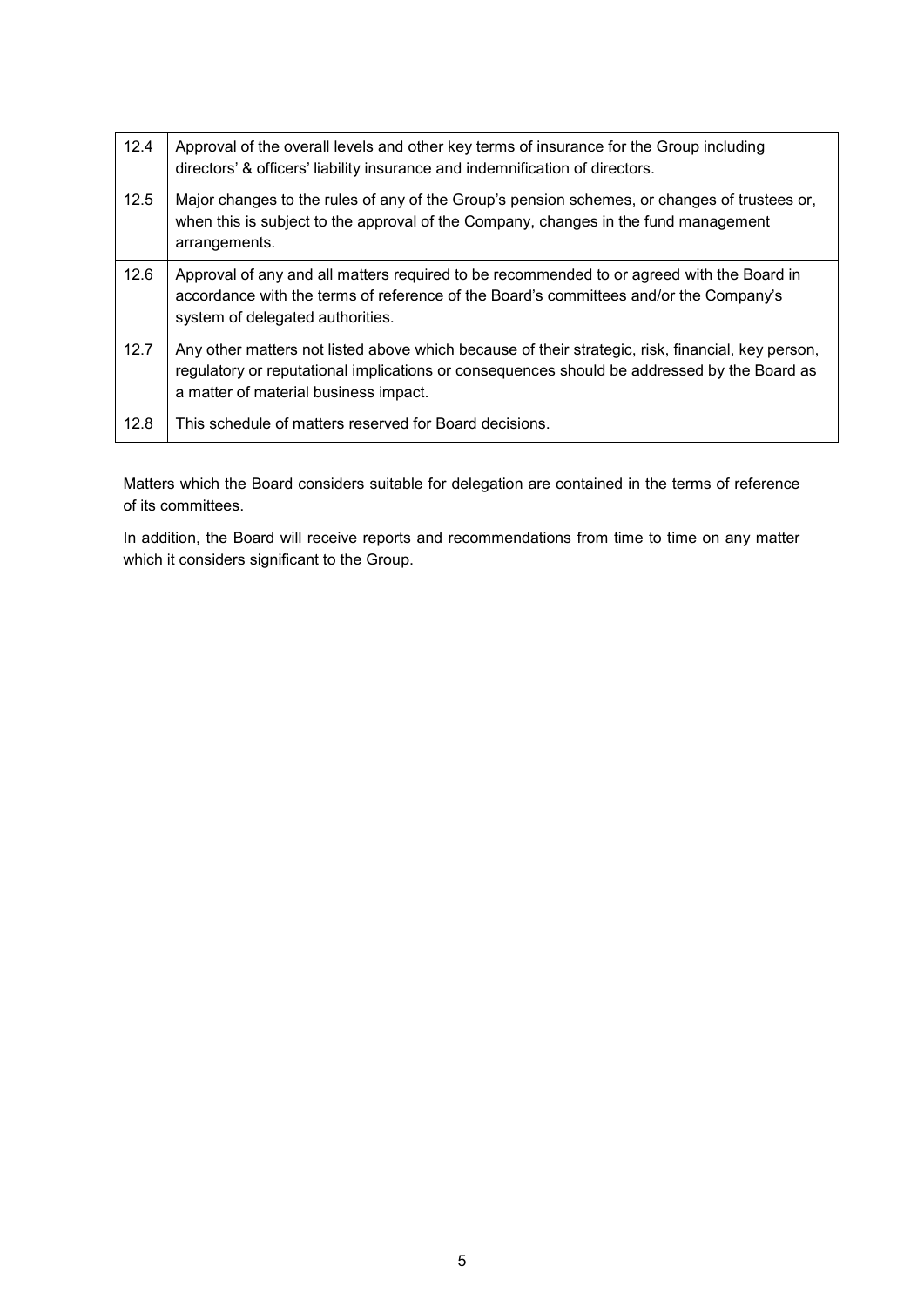## **Appendix B 1.1. of the UK Corporate Governance Code**

The board should determine whether the director is independent in character and judgement and whether there are relationships or circumstances which are likely to affect, or could appear to affect, the director's judgement. The board should state its reasons if it determines that a director is independent notwithstanding the existence of relationships or circumstances which may appear relevant to its determination, including if the director:

- has been an employee of the company or group within the last five years;
- has, or has had within the last three years, a material business relationship with the company either directly, or as a partner, shareholder, director or senior employee of a body that has such a relationship with the company;
- has received or receives additional remuneration from the company apart from a director's fee, participates in the company's share option or a performance related pay scheme, or is a member of the company's pension scheme;
- has close family ties with any of the company's advisers, directors or senior employees;
- holds cross-directorships or has significant links with other directors through involvement in other companies or bodies;
- represents a significant shareholder; or
- has served on the board for more than nine years from the date of their first election.

### **FURTHER GUIDANCE ON INDEPENDENCE**

#### **ISS PROXY VOTING GUIDELINES 2015**

The Guidelines set out that:

- Independence of non-executive directors is assessed on an ongoing and case-by-case basis. In addition to Code Provision B.1.1, ISS considers that a non-executive director is likely to be considered as non-independent, which may result in a negative vote recommendation, if the board attests him to be non-independent, if he is a former board chairman, if he has a substantial personal shareholding of 1% or more or if he has had tenure on the board for more than nine years.
- A non-executive director with fifteen years of board service is considered to have had his independence impaired and ISS may recommend a vote against his re-election.
- The ISS Policy on smaller companies applies to members of the FTSE Fledgling index. In relation to director independence, in addition to the core policy, a smaller company nonexecutive director will be considered non-independent if his shareholding exceeds 3%. Although the award of options, additional remuneration or other incentive schemes may impair independence, options will not impact that independence if the quantum is not considered material and the company has a policy of no longer granting options to nonexecutives.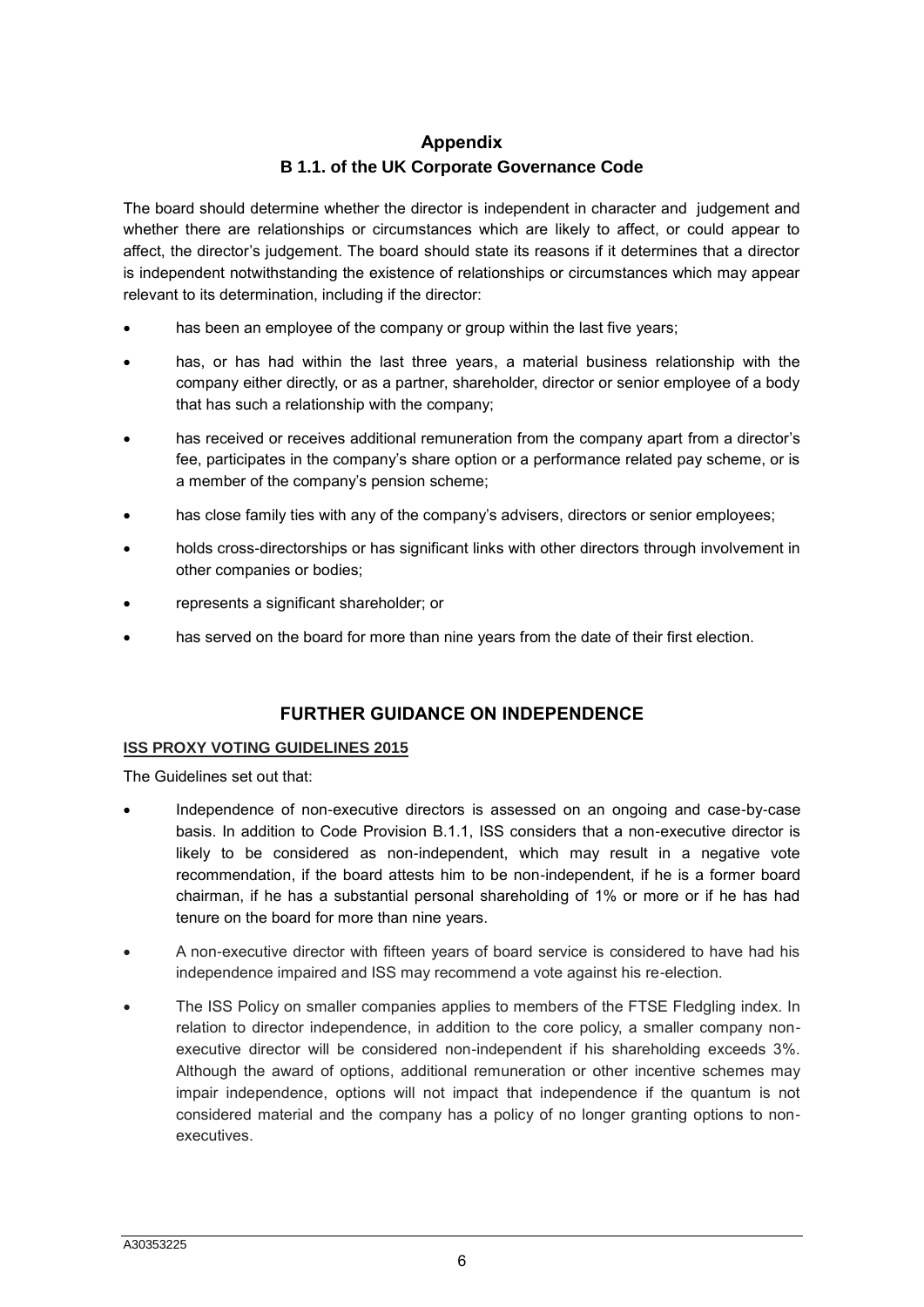### **INVESTMENT ASSOCIATION AND EY: BOARD EFFECTIVENESS - CONTINUING THE JOURNEY**

The report indicates that:

- An increase in a non-executive's time commitment does not necessarily affect his independence
- Rather than the nine year tenure rule, there appears to be a move in practice to a six year term, except in the case of complex companies where nine years may be a more suitable term to fully understand the business.

#### **NAPF: CORPORATE GOVERNANCE POLICY AND VOTING GUIDELINES 2014/15**

The Guidelines set out that:

- The nine-year tenure guideline is aimed at refreshing the board and not setting a limit on an individual's value to the board. Boards should provide details of their succession and refreshment plans on the proposed re-election of a long-serving NED, particularly if he chairs an important board committee
- With regard to independence and in considering the rationale for the re-election of a longserving director, investors will pay particular attention to the board's general refreshment and succession planning and that it is in the interests of companies to present as much detail about such plans as is feasible
- With regard to independence, shareholders will assess the company's explanation and may take account of overall corporate governance standards and history and wider independence on the board, evidence of independence in the director's conduct, confirmation that independence was evaluated and length of service of the executive directors
- Details of the relationship with a controlling shareholder should be disclosed to shareholders and any relationship agreement should detail any entitlements to governance arrangements (such as board appointments). The agreement should be available to shareholders unless there are commercially sensitive details. Voting sanctions against a non-independent NED may be warranted only if the composition of the key committees or the balance of the board is compromised.
- *\* Please note that the NAPF is now the Pensions and Lifetime Savings Association (PLSA)*

### **PIRC: SHAREHOLDER VOTING GUIDELINES 2015**

The Guidelines set out that:

- PIRC assesses materiality on a case-by-case basis for conflicts of interest, or the perception of conflicts of interest
- A company's explanation that a director is independent in character does not designate the director as independent. The board must provide evidence and a detailed defence of a director's independence if it considers a specific conflict to be immaterial
- In addition to the independence criteria in Code Provision B.1.1, PIRC's guidelines set out additional factors to be taken into account and is of the view that a director is not independent if he: